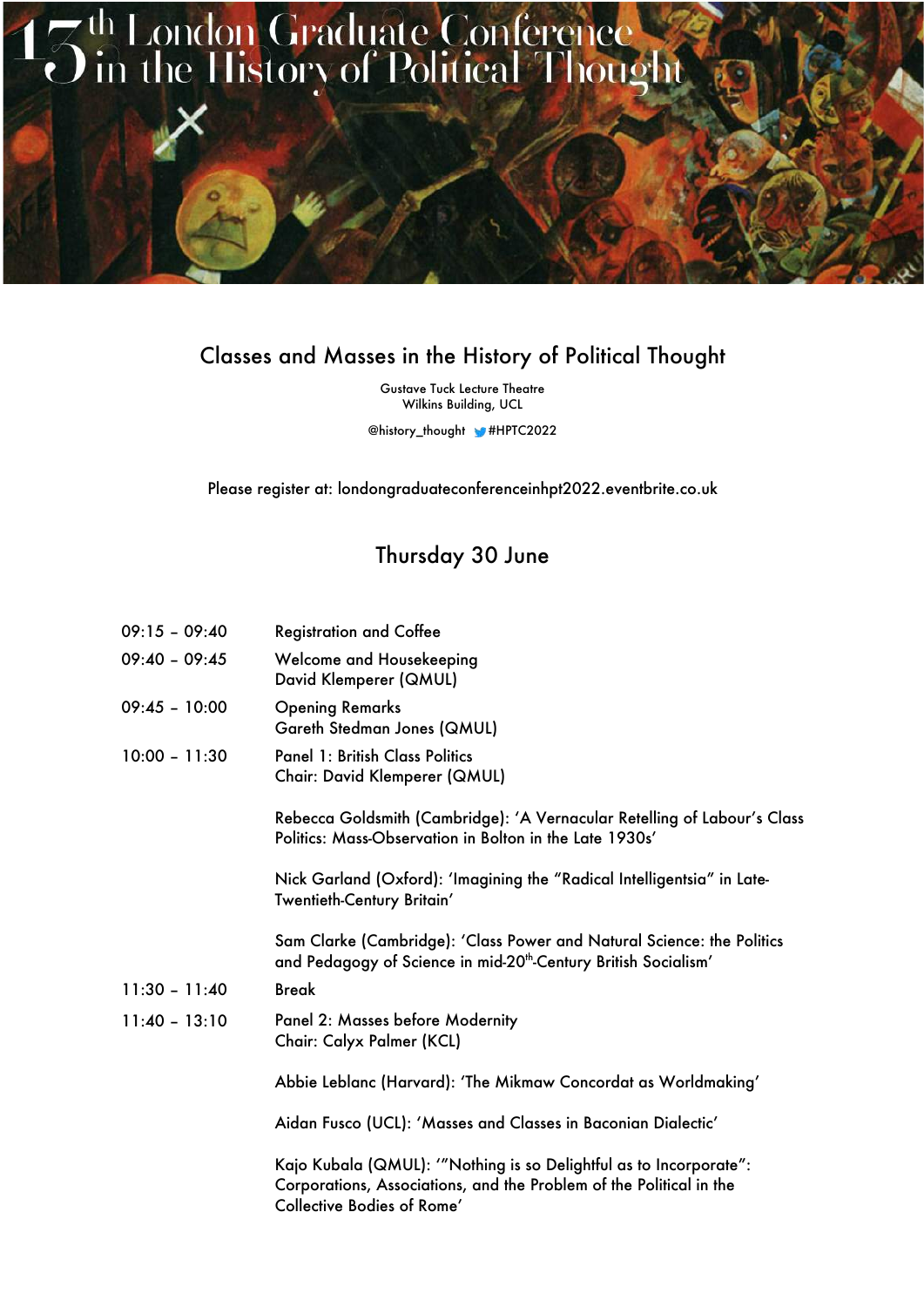| $13:10 - 14:00$ | Lunch                                                                                                                                         |
|-----------------|-----------------------------------------------------------------------------------------------------------------------------------------------|
| $14:00 - 15:30$ | Panel 3: Marxism and the Colonial World<br>Chair: Peter Morgan (UCL)                                                                          |
|                 | Hedwig Lieback (Columbia): 'Revolutionary Knowledge and Freedom's<br>Speech in Black Reconstruction and The Black Jacobins'                   |
|                 | Julia Damphouse (Humboldt-Universität zu Berlin): 'Popular Anti-Colonial<br>Currents and the Idea of Europe among German Workers Before 1914' |
|                 | Tanroop Sandhu (QMUL): 'Representatives of Indian Freedom in the Heart<br>of Empire'                                                          |
| $15:30 - 15:45$ | <b>Break</b>                                                                                                                                  |
| $15:45 - 16:45$ | Panel 4: Identity and Character in the Long 19th Century<br>Chair: Atlanta Neudorf (QMUL)                                                     |
|                 | Madeleine Rouot (Cambridge): History, Aristocracy, and Class<br>Consciousness in François Guizot's Early Writings, 1814-1830'                 |
|                 | Tom Musgrove (QMUL): 'Views from the "Folk War": British Debates on<br>Nationality and the Macedonian Peasant Masses, 1903-1908'              |
| $16:45 - 17:00$ | <b>Break</b>                                                                                                                                  |
| $17:00 - 18:15$ | Keynote Lecture<br>Chair: Peter Morgan (UCL)                                                                                                  |
|                 | Adom Getachew (Chicago): 'The Universal Race: Garveyism as Mass<br>Politics'                                                                  |
| $18:15 - 19:15$ | Reception                                                                                                                                     |
|                 |                                                                                                                                               |

## Friday 1 July

- 09:30 10:00 Registration and Coffee
- 10:00 11:30 Panel 5: European Socialist Ideas of Class Chair: Kajo Kubala (QMUL)

Emily Evans (Cambridge): 'Rosa Luxemburg's Unfinished Marxist History of the Economist Class'

Rida Vaquas (Independent Scholar): 'Walter Dirks and the Theological Significance of the Proletariat'

Edoardo Vaccari (LSE): 'Class War and Antifascist Revolution: Rethinking Socialism in the Political Journals of Italian Exiles (1932-1935)'

11:30 – 11:40 Break